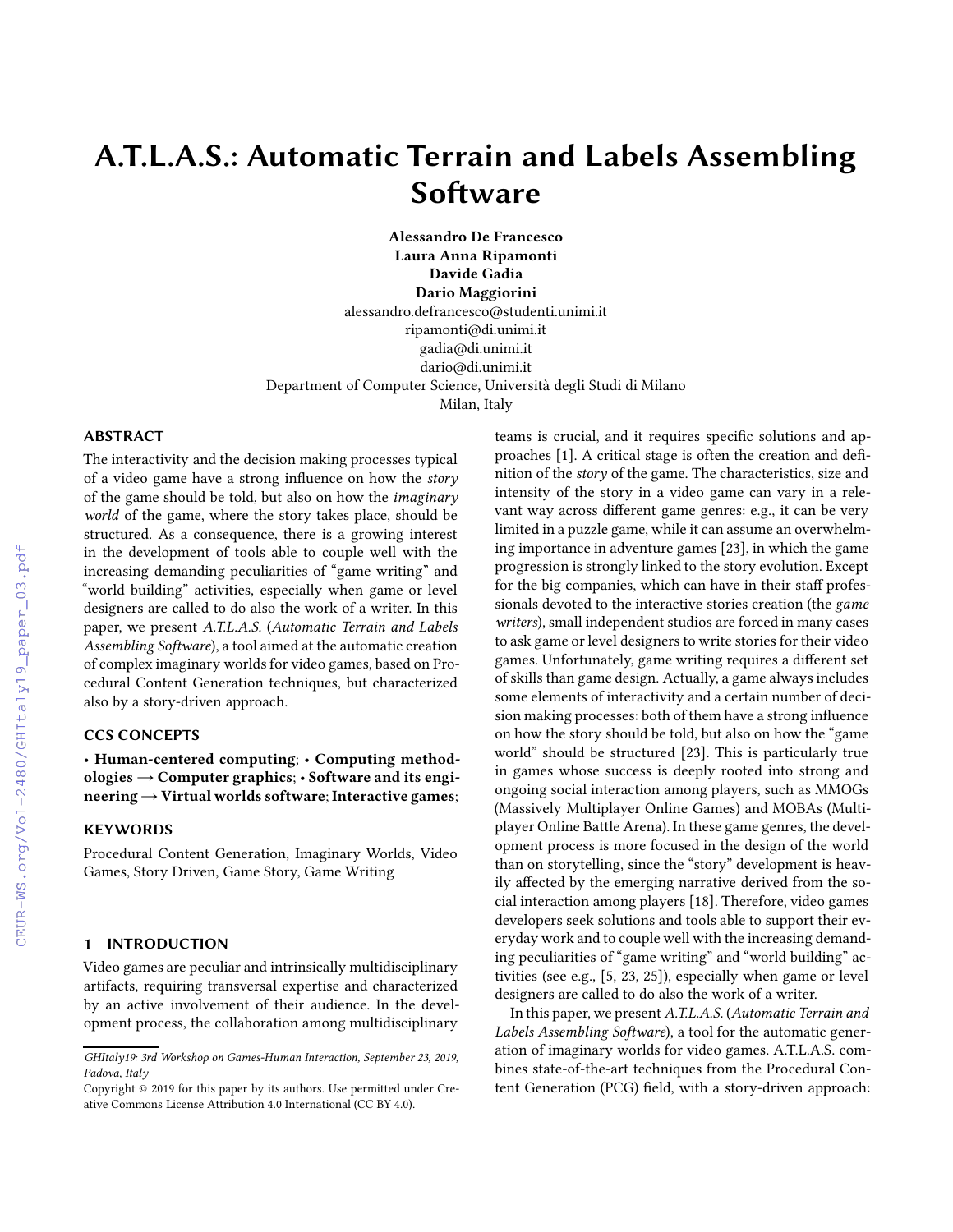indeed, the tool has been designed in order to consider specific elements, created in the game writing stage, in the automatic generation of the virtual environments.

The paper is organized as follows: in Sec. [2](#page-1-0) we present an overview of procedural techniques for the generation of imaginary worlds, while in Sec. [3](#page-1-1) we present the proposed tool. In Sec. [4](#page-4-0) we present the result of an evaluation of A.T.L.A.S. and finally, in Sec. [5](#page-4-1) we draw conclusions and discuss major future developments.

### <span id="page-1-0"></span>2 RELATED WORK

Procedural Content Generation (PCG) [\[22\]](#page-5-0) is an approach with a long and established history. In the Computer Graphics (CG) field, there is a relevant literature on the use of PCG for the creation of complex models like buildings [\[21](#page-5-1)], cities [\[16,](#page-5-2) [20](#page-5-3)], and materials [\[3,](#page-4-2) [6\]](#page-4-3). In the development of video games, several works have shown the potentialities of PCG for the automatic creation of game levels [\[12](#page-5-4), [14,](#page-5-5) [19\]](#page-5-6), and for the generation of characters with different features  $[10, 15]$  $[10, 15]$ .

Regarding the automatic or semi-automatic creation of imaginary worlds for games, a certain number of dedicated softwares have been proposed. These softwares differ mainly in the PCG techniques used to generate the imaginary worlds, in the level of parameterization and additional editing provided to the designer, and in the nature of the generated maps (only some of them produces assets which can be imported into the most diffused game engines). Anyway, to the best of our knowledge, none of them offers any form of integration with tools for story-writing.

Fractal Terrain [\[9\]](#page-4-5) uses fractal functions to generate fictional worlds. The procedural generation can be personalized by setting the values of a quite noticeable number of parameters (such as the climate, relative percentages of ocean and land, etc.). Moreover, the world can be modified after its generation (e.g., to adjust temperatures, mountains heights). However, it produces only a 2D map, which cannot be personalized by adding tags to identify specific locations (e.g., cities and villages names). World Creator [\[27\]](#page-5-8) exploits the GPU to procedurally generate 3D worlds in real-time. The world can be personalized using a huge number of parameters, it can be edited and exported as an asset, ensuring its portability into the majority of 3D game engines and 3D modeling applications. Anyway, it has a steep learning curve, and it does not allow to add tags to locations. World Machine [\[28](#page-5-9)] has a more user-friendly interface, it is based on visual-scripting and it allows to procedurally generate 3D worlds, which can be exported as height-maps or meshes. Again, it is not possible to add tags. Terra Incognita [\[24](#page-5-10)] is based on a web site that offers the possibility to generate a 2D map using fractal functions. The interface is very easy, but no customization of the world is allowed, the map is only 2D and it is impossible to add any tag. Fantasy World

Generator [\[8](#page-4-6)] is very similar to Terra Incognita, but it uses procedural generation instead of fractals. It supports tags, but they are placed automatically, with no possibility to edit them. Fantasy Maps [\[7\]](#page-4-7) is an open-source application with a web-based interface. It procedurally generates 2D fantasy world in the Tolkienian fashion. The map can be personalized thorough a very limited number of parameters, but cities and villages are automatically added to the map, basing on a grammar consistent throughout the whole map. However, it is impossible to modify the map, once it has been generated, or to add manually other tags. In commercial video games, Civilization VI [\[4](#page-4-8)] presents a tool for the automatic generation of game maps. It has a limited amount of parameters, and the generated map is usable only inside the game. Cities and locations are automatically placed in the generated world, with no personalization allowed by the user.

### <span id="page-1-1"></span>3 A.T.L.A.S. FUNCTIONALITIES

To design and implement A.T.L.A.S., we have started from the analysis of the state of the art presented in Sec. [2.](#page-1-0) Since applications for imaginary world generation are quite diffused and their basic design principles are quite well established, the intriguing implications from the research perspective are more related to the definition of a set of features able to guide our design in developing a process and a tool able to:  $(i)$  offer an effective and flexible help both to game designers and to game writers, (ii) overcome the limits intrinsic in existing similar products, and (iii) smoothly integrate the "world building" activity with the output of the "game writing" stage. Hence, we focused on how we could improve the existing approaches and tools.

As a first step, we decided to focus our attention on the design of fantasy worlds, mainly for the following reasons: they are the most diffused setting in the panorama of storybased games, and they are easily generalizable to other settings; e.g., by choosing the appropriate value for certain generation parameters (like the relative quantities of water and land), they can be easily moulded into representing other settings (e.g., alien planets).

As any game designer or game writer could easily testify, to make an imaginary world "credible" and convincing for the player, it must be "consistent", in the sense that no aspect in it should be perceived as "out-of-place" [\[2\]](#page-4-9). Then, we have decided to use the consistency of the world as our guiding light in the design process of A.T.L.A.S.. In particular, we have rooted our generative approach into an approximated simulation of the physical phenomena at the basis of the evolution of our planet: we have selected a set of elements impacting on the configuration of the land which is sufficiently effective to generate convincing landscapes and maps for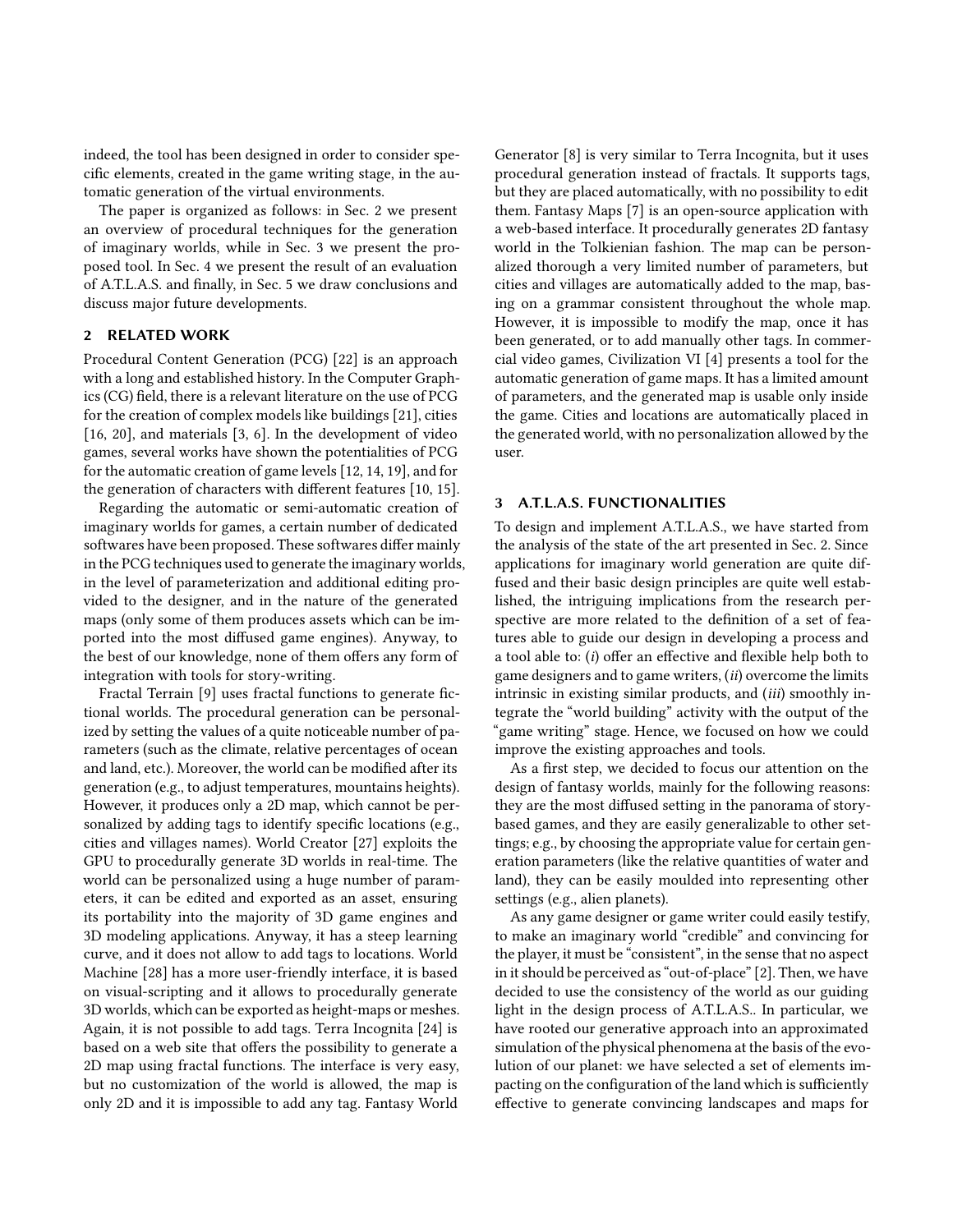games. Our approach is top-down: it moves from the general (i.e., the generation of the Earth's crust) to the particular (roads, villages, specific buildings). Also, we have split our generation process into two subsequent phases: the first phase aims at creating the orography of the environment, basing on elements of physical geography (plate tectonics, rainfall and moisture maps, hydrology, etc.), while the second phase, basing on political geography principles, adds inhabited areas to the map (i.e., cities, villages, roads, etc.). In this second phase, elements from the story writing process can be used as input to A.T.L.A.S.. In particular, we have developed A.T.L.A.S. in order to be also used in conjunction with GHOST, a tool [\[11\]](#page-5-11) aimed at interactively helping the game and level designers to produce a solid narrative structure for stories, plots and tales to include in games. Figure [1](#page-2-0) summarizes the whole generation process, showing the two interconnected phases. To make A.T.L.A.S. easy to integrate in a game development pipeline, we have decided to implement it using the Unity3D game engine.

<span id="page-2-0"></span>

Figure 1: Scheme of A.T.L.A.S. generation process.

### A.T.L.A.S. physical map

As shown in Fig. [1,](#page-2-0) the generation of the physical map has a modular structure: each step in the generation of the orography is affected by a different subset of parameters, and is based on its own generation technique. This approach simplifies the overall generation process, at the same time guaranteeing an outcome highly "credible". Moreover, it allows

the maximum freedom to the designer in customizing every aspect of the world. Fig. [2\(a\)](#page-3-0) shows the GUI of the proposed tool, with the possible parameters for the generation of the physical map.

Grid creation. The first step is the generation of the polygonal mesh of the world. The user can set the dimension of the map, and its density (i.e., the overall number of triangles). The mesh is created by applying Voronoi tessellation on a set of random generated points on the map, and then considering Delaunay triangulation on the generated tessellation [\[17\]](#page-5-12). This approach produces irregular cells, thus improving the "credibility" of the terrain once the produced land is rendered. Moreover, Delaunay triangulation provides an adequate navigation graph useful to support the pathfinding algorithms [\[13\]](#page-5-13) often used in video games.

Ocean and land creation. A.T.L.A.S. then subdivides the generated world in a random number of submeshes (i.e., the tectonic plates). Each tectonic plate can be labelled "land" or "ocean"; the number and dimension of the oceans are determined on the basis of specific parameters set by the user.

Plate tectonics simulation. Once all the plates are in place, A.T.L.A.S. simulates tectonics effects: for each plate it is assigned a force, whose direction and magnitude affects the interaction of the plate with its neighbouring ones. The forces magnitude could be modified by the choices of the user (e.g., if she has set a high value for the number of mountains, plates will collide with a stronger impact). According to the type of interaction at the borders of two plates, we can have constructive (a depression is produced), destructive (a high ground appears) or conservative (a small rise will be generated) margins. The effect on the surface are milder for oceanic plates. The final effect of this simulation produces a map that is perceived as realistic, since it mimics the natural phenomena affecting the surface of our planet.

Mountain elevation computation. Once the high grounds and the depressions have been appropriately distributed on the grid, the elevation of each single cell is calculated by means of a distribution based on Perlin-noise [\[6\]](#page-4-3). The final height of each cell is obtained by adjusting it to that of its neighbours, in order to avoid unnatural effects due to excessive displacements.

Volcanoes generation. The following step is the creation of volcanoes (if any): one or more random mountains near a destructive margin are turned into volcanoes.

Rainfalls simulation, rivers and lakes generation. Basing on the climate set by the user and on the orography, a moisture map is created with a random distribution and magnitude, using again Perlin Noise. The rainfall distribution is used both to place lakes (they are randomly scattered throughout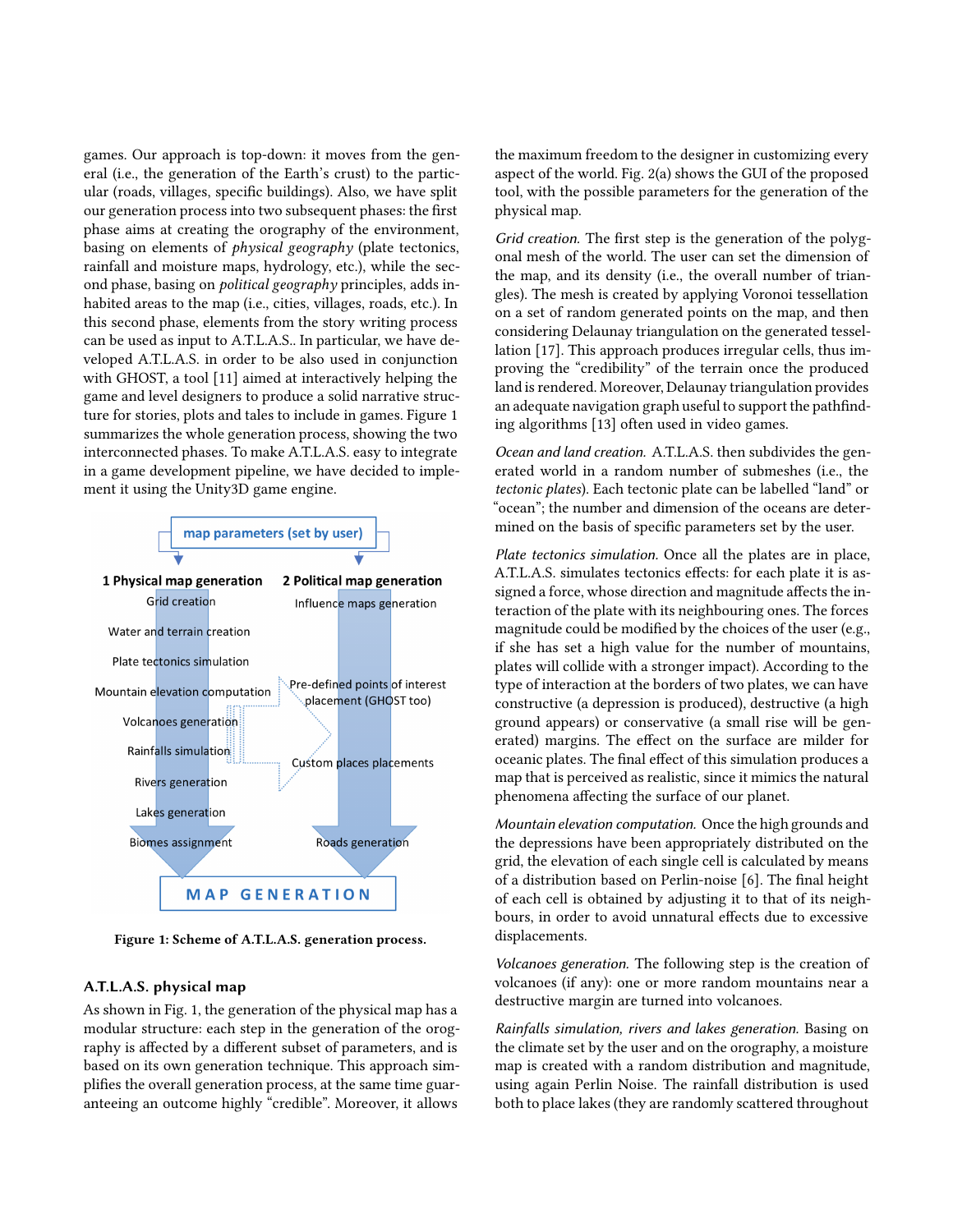<span id="page-3-0"></span>

Figure 2: A.T.L.A.S. GUI [\(a\)](#page-3-0) and an example of generated imaginary world [\(b\)](#page-3-0)

the map, but they appear more frequently in areas with a lot of rainfall and moisture, avoiding very high mountains) and to define the elevated areas adapt to place the springs of rivers. Both the number of rivers and lakes is affected by the parameters set by the user.

Biomes assignment. The last step assigns biomes to areas. We use a simplified version of the Whittaker diagram [\[26\]](#page-5-14), where temperature is inversely proportional to the elevation, and moisture is directly proportional to rainfalls and proximity to water sources.

### A.T.L.A.S. political map

During the second phase (Fig. [1\)](#page-2-0), elements like cities, villages and roads are distributed on the map according to the parameters set by the user and the orography of the territory, generated in the first phase.

Influence maps generation. To simplify the positioning of places we have adopted an approach based on influence mapping. Influence maps are gray level images representing in each point the effect of a certain parameter or value on the neighborhood. They have been proposed in PCG techniques aimed at the automatic generation of large cities [\[16\]](#page-5-2), but they are also applied in the development of real-time strategy video games [\[13\]](#page-5-13). This approach can be customized to label points in maps according to specific perspectives: for example, we could represent how the existence of a river influences the fertility of a region. In particular, A.T.L.A.S. produces influence maps to track the impact of: rivers, lakes, oceans, fields, volcanoes, mountains, forests, elevation, population. For example, the last variable helps in deciding where to place cities, by keeping track of the areas more favourable to the flourishing of a population. Fig[.3](#page-3-1) shows an influence map of the impact of heights (lighter areas are the highest).

Pre-defined points of interest placement. Once the influence maps have been defined, it is possible to decide the most appropriate location for points of interests like e.g., cities, castles, forests. In the first step related to the placements of points of interests, we have designed A.T.L.A.S. in order to be part of a larger ecosystem of tools aimed at the creation of contents for story-driven video games. To this aim, a certain number of locations can be imported directly from those present in a structure for a story produced by GHOST [\[11\]](#page-5-11), a tool for the interactive production of a solid narrative structure for stories to include in games. We have de fined positioning rules for each element that could be generated by GHOST: for example, a city is placed randomly in the map, but with highest probability near lakes, rivers, sea, mountains and fields; a forest is placed in an area with an adequate biome. The rules take into consideration also the in fluence maps: for example, the probability in the placement

<span id="page-3-1"></span>

Figure 3: An influence map of the impact of heights used for the political map generation (lighter areas are positions more influenced by heights).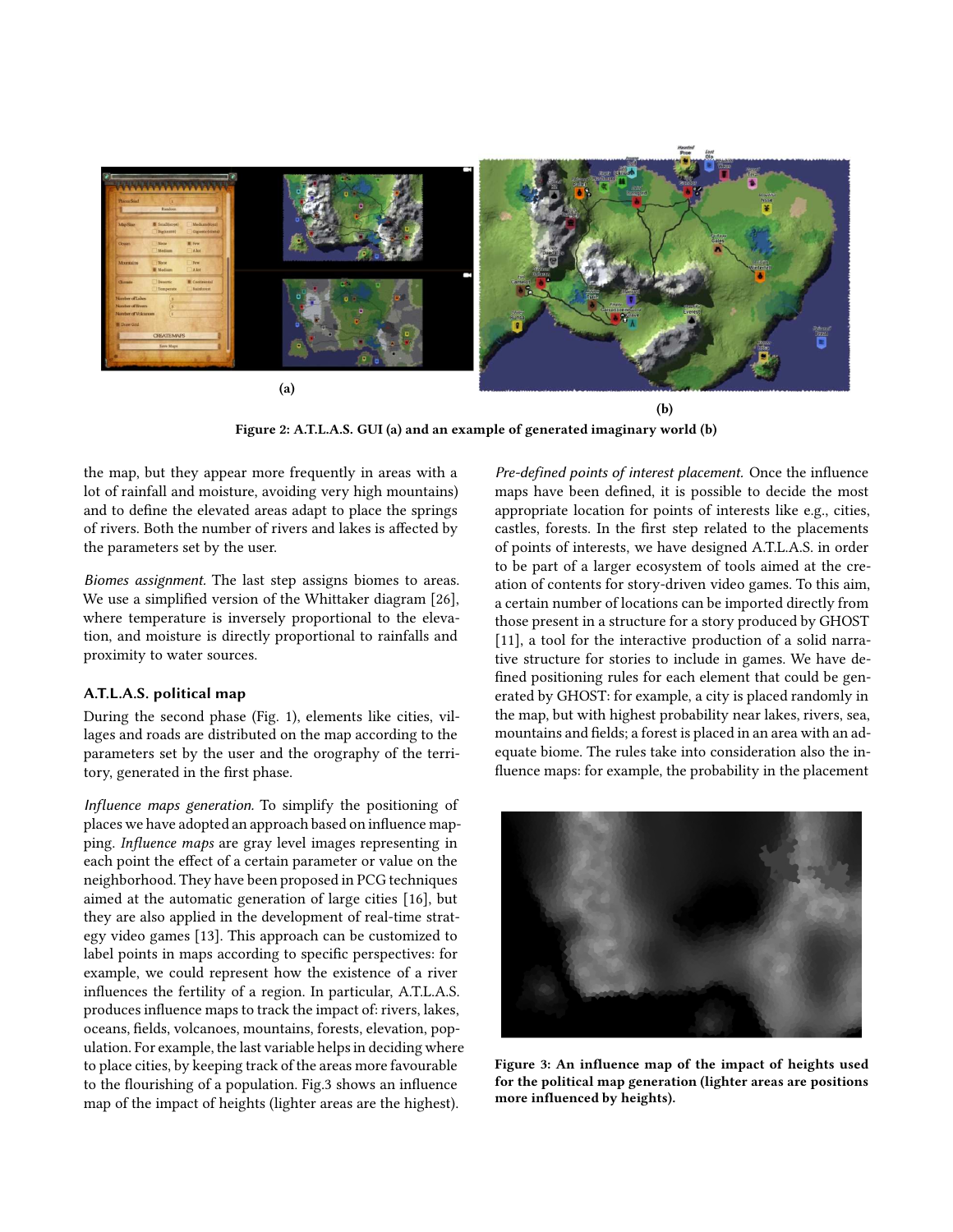of a city is lowered for already densely populated areas in the influence map.

Custom places placement. A.T.L.A.S. allows also the generation of places directly defined by the user. On the basis of the data in the influence maps, and of the constraints set by the user, the tool determines the most appropriate position inside the map. For example, it is possible to force the spawning of a certain location in a position characterized either by a combination of a predefined biome, height, population density, humidity, presence of a river/road, etc.

Roads generation. To generate a convincing road network, we have emulated the principles adopted in the European Middle Age to create roads: at that time, carriageable roads were generally used only to connect large enough cities.

Thus, in A.T.L.A.S., for each couple of relevant places (e.g., cities) the traveling distance is calculated: if it exceeds a predefined threshold, no road will appear. If a road can exist, the A\* algorithm [\[13\]](#page-5-13) is applied to determine the best path to move from the first to the second place. The algorithm avoids unwalkable tiles (such as: water flooded areas, high mountains, etc.). Once the best path has been found, a road is built, whose width is directly proportional to the product of the population of the two locations and inversely proportional to their distance.

In Fig. [2\(b\),](#page-3-0) it is shown an example of generated imaginary world by A.T.L.A.S..

### <span id="page-4-0"></span>4 A.T.L.A.S. EVALUATION

A.T.L.A.S., in its prototypal version, has been tested with real users, in order to evaluate its effectiveness in the support to the imaginary world creation process. We have asked to a group of testers to download the tool and its documentation, and to try to use it to create several imaginary worlds. We have then asked them to answer to a questionnaire, composed of four sections, aimed at collecting respectively: demographic data, opinions on the user experience, on the functionalities of A.T.L.A.S., and suggestions and critics.

We have enrolled 29 testers (38% females, 62% males, between 21 and 45 years old, with average age 25 years). Most of the subjects were master students in Computer Science, all of them specializing in video game design and development (37.9%). Another 24.1% of the testers were working in video game field at the time of the test. 79.3% of the subjects reported to play often to fantasy video games, and 51.7% of them agreed or strongly agreed that coherence between the map in a fantasy video game and the real word is an important factor. More than the half of the testers (51.7%) have tried in the past to create a map for a fantasy game: 35.7% of them has reached the goal in less than 3 hours, while a relevant percentage (21.4%) has spent more than 12 hours on the task.

In Fig. [4](#page-5-15) we have resumed the outcomes of the questions on the user experience and the functionalities of A.T.L.A.S..

Regarding usability (Fig. [4\(a\)](#page-5-15) and [4\(b\)\)](#page-5-15), the clear majority of testers gave us a positive feedback on A.T.L.A.S.. The generated maps seemed to be highly appreciated, in both the physical and political aspects (Fig  $4(d)$ ,  $4(e)$  and  $4(f)$ ). Regarding the parameters available in A.T.L.A.S., the feedback was again positive (Fig. [4\(c\)\)](#page-5-15), even if, in the suggestion section of the questionnaire, some users have reported that they would have preferred a finer control on the generation of places like cities or dungeons.

# <span id="page-4-1"></span>5 CONCLUSION AND FUTURE WORK

In this paper, we have presented A.T.L.A.S., a tool for the automatic generation of imaginary worlds for fantasy video games.We have based the procedural generation of the imaginary world on an approximated simulation of the physical phenomena at the basis of the evolution of our planet, starting from the placement of physical elements like mountains, oceans, etc., and then adding inhabited areas to the map. In this stage, the tool has been designed in order to consider specific places created using tools to interactively help the production of narrative structures for stories to include in games.

The feedbacks we have collected from the first tests with users are encouraging. Future developments will consider the introduction of a higher number of parameters aimed at a finer tuning of the generated world and of complex places like cities or dungeons, the introduction of a scripting language for a better control on the placement of pre-defined points of interest generated by GHOST (or by other tools for game writing), and the development of a final phase aimed at further checking the imaginary world consistency.

### REFERENCES

- [1] Barbara R. Barricelli, Li Zhu, and Claudia Iacob. 2011. A Meta-Design Model for Creative Distributed Collaborative Design. Int. J. Distrib. Syst. Technol. 2, 4 (2011), 1–16.
- <span id="page-4-9"></span>[2] Richard Bartle. 2003. Designing Virtual Worlds. New Riders Games.
- <span id="page-4-2"></span>[3] Alessio Bernardi, Davide Gadia, Dario Maggiorini, and Laura Anna Ripamonti. 2019. Using a Genetic Algorithm for the procedural generation of layered materials for real-time rendering. In Proceedings of GAME-ON 2019 Conference.
- <span id="page-4-8"></span>[4] Civilization VI. 2019. [https://civilization.com/.](https://civilization.com/)
- [5] Mary DeMarle. 2007. Nonlinear Game Narrative. Charles River Media.
- <span id="page-4-3"></span>[6] David S. Ebert, F. Kenton Musgrave, Darwyn Peachey, Ken Perlin, and Steve Worley. 2003. Texturing & Modeling: a procedural approach. Morgan Kaufmann.
- <span id="page-4-7"></span>[7] Fantasy maps. 2019. [http://mewo2.com/notes/terrain/.](http://mewo2.com/notes/terrain/)
- <span id="page-4-6"></span>[8] Fantasy world generator. 2019. [http://donjon.bin.sh/fantasy/world/.](http://donjon.bin.sh/fantasy/world/)
- <span id="page-4-5"></span>[9] Fractal terrain 3. 2019. [http://secure.profantasy.com/products/ft.asp.](http://secure.profantasy.com/products/ft.asp)
- <span id="page-4-4"></span>[10] Andrea Guarneri, Dario Maggiorini, Laura Anna Ripamonti, and Marco Trubian. 2013. GOLEM: Generator Of Life Embedded into MMOs. In Proceedings of the Twelfth European Conference on the Synthesis and Simulation of Living Systems: Advances in Artificial Life,